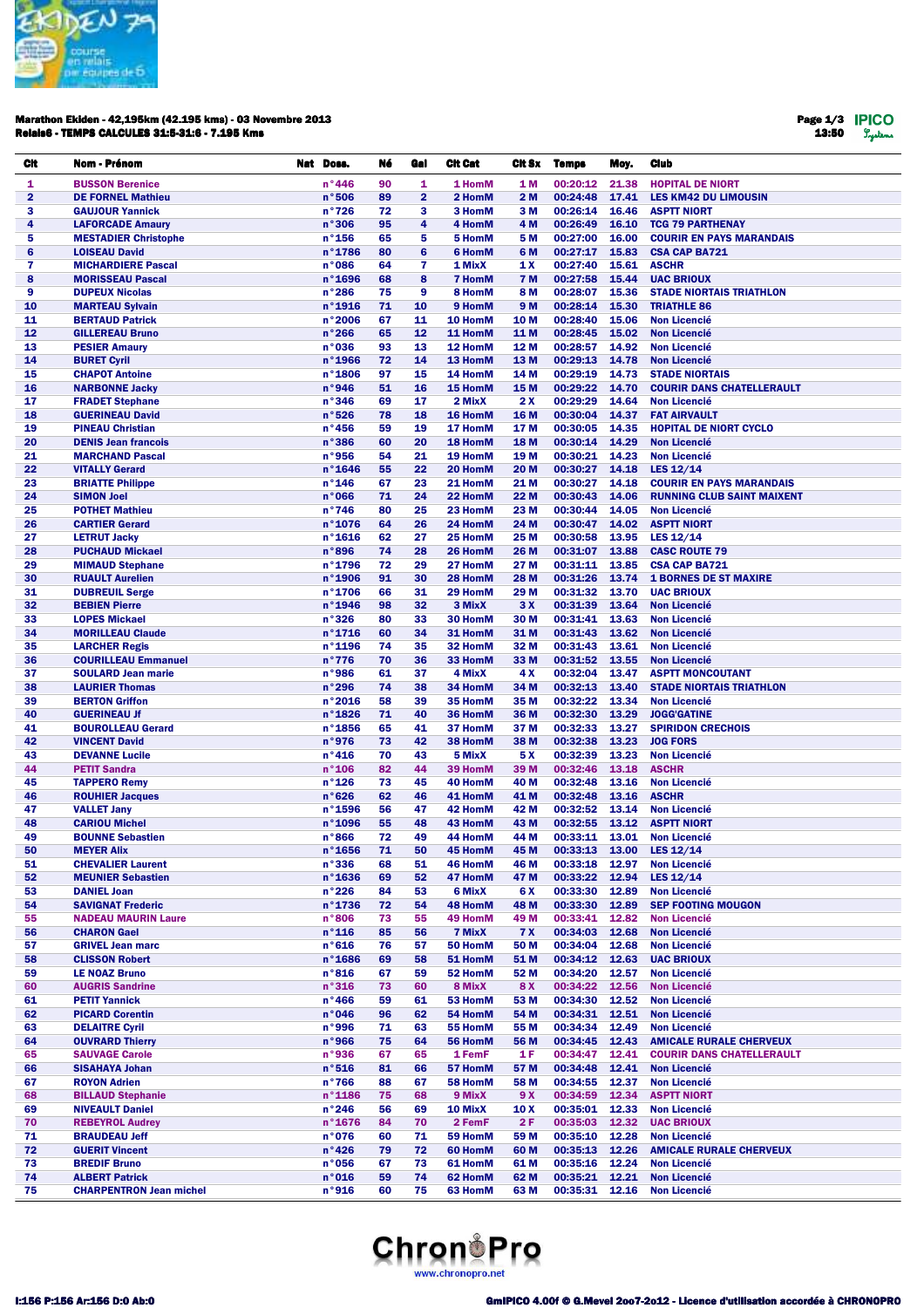

## Marathon Ekiden - 42,195km (42.195 kms) - 03 Novembre 2013 Relais6 - TEMPS CALCULES 31:5-31:6 - 7.195 Kms

Page 2/3 13:50

| CIt        | Nom - Prénom                                            | Nat Doss.                            | Né       | Gal        | <b>Cit Cat</b>       | CIt Sx          | <b>Temps</b>         | Moy.           | <b>Club</b>                                |
|------------|---------------------------------------------------------|--------------------------------------|----------|------------|----------------------|-----------------|----------------------|----------------|--------------------------------------------|
| 76         | <b>PAJOT Sandra</b>                                     | $n^{\circ}$ 1866                     | 73       | 76         | 64 HomM              | 64 M            | 00:35:39             | 12.11          | <b>Non Licencié</b>                        |
| 77         | <b>THOMAS Sebastien</b>                                 | n°1936                               | 72       | 77         | 65 HomM              | 65 M            | 00:35:44             | 12.08          | <b>TRIATHLE 86</b>                         |
| 78         | <b>MORNET Thierry</b>                                   | n°1016                               | 61       | 78         | 66 HomM              | 66 M            | 00:35:46             | 12.07          | <b>LA L'EGRAY'S CLUB</b>                   |
| 79         | <b>SERVANT Frederic</b>                                 | n°1846                               | 66       | 79         | 67 HomM              | 67 M            | 00:35:47             | 12.07          | <b>Non Licencié</b>                        |
| 80         | <b>SORIN Christelle</b>                                 | $n^{\circ}$ 1726                     | 76       | 80         | 68 HomM              | 68 M            | 00:35:50             | 12.05          | <b>SEP FOOTING MOUGON</b>                  |
| 81         | <b>SORIN Franck</b>                                     | n°1746                               | 77       | 81         | 69 HomM              | 69 M            | 00:36:00             | 12.00          | <b>SEP FOOTING MOUGON</b>                  |
| 82         | <b>CHAUVINEAU Helene</b>                                | n°566                                | 63       | 82         | 3 FemF               | 3 F             | 00:36:05             | 11.96          | <b>JOG FORS</b>                            |
| 83         | <b>MICHELON Alain</b>                                   | $n^{\circ}756$                       | 71       | 83         | 70 HomM              | 70 M            | 00:36:08             | 11.95          | <b>Non Licencié</b>                        |
| 84         | <b>GRONDAIN Olivier</b>                                 | n°496                                | 74       | 84         | 11 MixX              | 11 X            | 00:36:13             | 11.92          | <b>Non Licencié</b>                        |
| 85         | <b>DULOVIC Angelina</b>                                 | n°826                                | 88       | 85         | 71 HomM              | 71 M            | 00:36:21             | 11.88          | <b>Non Licencié</b>                        |
| 86         | <b>MOUSSERIN Franck</b>                                 | n°206                                | 69       | 86         | 72 HomM              | 72 M            | 00:36:24             | 11.86          | <b>Non Licencié</b>                        |
| 87<br>88   | <b>BONTEMPS Tony</b><br><b>ROSELIER Vincent</b>         | $n^{\circ}$ 1986<br>n°846            | 72<br>80 | 87<br>88   | 73 HomM<br>74 HomM   | 73 M<br>74 M    | 00:36:25<br>00:36:25 | 11.86<br>11.86 | <b>Non Licencié</b><br><b>Non Licencié</b> |
| 89         | <b>CHAIGNON Eliott</b>                                  | $n^{\circ}$ 1006                     | 97       | 89         | 75 HomM              | 75 M            | 00:36:25             | 11.86          | <b>Non Licencié</b>                        |
| 90         | <b>SECHET Herve</b>                                     | n°1066                               | 54       | 90         | 12 MixX              | 12 X            | 00:36:27             | 11.85          | <b>Non Licencié</b>                        |
| 91         | <b>PICAUD Stephane</b>                                  | n°636                                | 68       | 91         | 76 HomM              | <b>76 M</b>     | 00:36:37             | 11.79          | <b>Non Licencié</b>                        |
| 92         | <b>GUIBERT Helene</b>                                   | n°876                                | 72       | 92         | 77 HomM              | 77 M            | 00:36:37             | 11.79          | <b>Non Licencié</b>                        |
| 93         | <b>BERLAND Lydia</b>                                    | n°256                                | 69       | 93         | 4 FemF               | 4F              | 00:36:38             | 11.79          | <b>Non Licencié</b>                        |
| 94         | <b>TAUDIERE Amelie</b>                                  | n°926                                | 92       | 94         | 78 HomM              | <b>78 M</b>     | 00:36:40             | 11.78          | <b>Non Licencié</b>                        |
| 95         | <b>RIVIERE Alexy</b>                                    | $n^{\circ}$ 1086                     | 73       | 95         | 79 HomM              | 79 M            | 00:36:46             | 11.75          | <b>Non Licencié</b>                        |
| 96         | <b>VANHULST Marc</b>                                    | $n^{\circ}$ 436                      | 66       | 96         | 80 HomM              | 80 M            | 00:37:04             | 11.65          | <b>Non Licencié</b>                        |
| 97         | <b>CHAIGNE Christian</b>                                | n°586                                | 81       | 97         | 81 HomM              | 81 M            | 00:37:10             | 11.62          | <b>Non Licencié</b>                        |
| 98         | <b>PINNA Achille</b>                                    | $n^{\circ}$ 1026                     | 60       | 98         | 13 MixX              | 13 X            | 00:37:15             | 11.59          | <b>JOG FORS</b>                            |
| 99         | <b>CROISE Jean raphael</b>                              | n°536                                | 60       | 99         | 82 HomM              | 82 M            | 00:37:19             | 11.57          | <b>FAT AIRVAULT</b>                        |
| 100        | <b>EGEA Manuel</b>                                      | $n^{\circ}716$                       | 70       | 100        | 83 HomM              | 83 M            | 00:37:20             | 11.57          | <b>Non Licencié</b>                        |
| 101        | <b>DREANO Remy</b>                                      | n°1046                               | 81       | 101        | 84 HomM              | 84 M            | 00:37:22             | 11.55<br>11.52 | <b>JOG FORS</b>                            |
| 102<br>103 | <b>VICARD Alexandra</b><br><b>BENETEAU Calou</b>        | $n^{\circ}$ 1576<br>$n^{\circ}$ 1626 | 75<br>67 | 102<br>103 | 14 MixX<br>85 HomM   | 14 X<br>85 M    | 00:37:29<br>00:37:42 | 11.45          | <b>Non Licencié</b><br>LES $12/14$         |
| 104        | <b>RENAULT Francis</b>                                  | n°546                                | 53       | 104        | 86 HomM              | 86 M            | 00:37:43             | 11.45          | <b>FAT AIRVAULT</b>                        |
| 105        | <b>SAVARIAU Jeremie</b>                                 | $n^{\circ}736$                       | 93       | 105        | 87 HomM              | 87 M            | 00:37:51             | 11.41          | <b>CLUB DES NAGEURS DE NIORT</b>           |
| 106        | <b>JAINGUENEAU Lydie</b>                                | n°1586                               | 92       | 106        | 88 HomM              | 88 M            | 00:37:56             | 11.38          | <b>Non Licencié</b>                        |
| 107        | <b>PIMMAHA Valoun</b>                                   | n°886                                | 54       | 107        | 89 HomM              | 89 M            | 00:38:01             | 11.36          | <b>CASC ROUTE 79</b>                       |
| 108        | <b>VERGNE Jerome</b>                                    | n°646                                | 73       | 108        | 90 HomM              | 90 M            | 00:38:02             | 11.35          | <b>Non Licencié</b>                        |
| 109        | <b>CRAMARD Marc</b>                                     | n°836                                | 64       | 109        | 91 HomM              | 91 M            | 00:38:04             | 11.34          | <b>Non Licencié</b>                        |
| 110        | <b>PAIN Caroline</b>                                    | n°666                                | 97       | 110        | 92 HomM              | 92 M            | 00:38:12             | 11.30          | <b>Non Licencié</b>                        |
| 111        | <b>PREVOST Bruno</b>                                    | n°596                                | 65       | 111        | 93 HomM              | 93 M            | 00:38:13             | 11.30          | <b>Non Licencié</b>                        |
| 112        | <b>BONNAUD Eric</b>                                     | n°406                                | 64       | 112        | 94 HomM              | 94 M            | 00:38:15             | 11.29          | <b>Non Licencié</b>                        |
| 113        | <b>THOMAS Laurent</b>                                   | n°696                                | 69       | 113        | 95 HomM              | 95 M            | 00:38:17             | 11.28          | <b>Non Licencié</b>                        |
| 114<br>115 | <b>PAIRAUD Philippe</b>                                 | $n^{\circ}356$<br>n°686              | 71<br>52 | 114<br>115 | 96 HomM<br>97 HomM   | 96 M<br>97 M    | 00:38:21<br>00:38:26 | 11.26<br>11.23 | <b>Non Licencié</b><br><b>Non Licencié</b> |
| 116        | <b>HUG Michel</b><br><b>ROTUREAU Aurelie</b>            | n°796                                | 77       | 116        | 98 HomM              | 98 M            | 00:38:27             | 11.23          | <b>Non Licencié</b>                        |
| 117        | <b>ROTUREAU Sylvain</b>                                 | n°786                                | 79       | 117        | 99 HomM              | 99 M            | 00:38:27             | 11.23          | <b>Non Licencié</b>                        |
| 118        | <b>JILET Jean pol</b>                                   | $n^{\circ}$ 186                      | 60       | 118        | 100 HomM             | 100 M           | 00:38:47             | 11.13          | <b>Non Licencié</b>                        |
| 119        | <b>AUZANNEAU Alain</b>                                  | $n^{\circ}$ 1666                     | 57       | 119        | 101 HomM             | 101 M           | 00:38:48             | 11.13          | <b>Non Licencié</b>                        |
| 120        | <b>GOICHON Benoit</b>                                   | $n^{\circ}706$                       | 70       | 120        | 102 HomM             | 102 M           | 00:38:53             | 11.10          | <b>ASPTT NIORT</b>                         |
| 121        | <b>ETIEN Francette</b>                                  | n°906                                | 53       | 121        | 5 FemF               | 5 F             | 00:38:54             | 11.10          | <b>CASC ROUTE 79</b>                       |
| 122        | <b>ANDRAULT Valerie</b>                                 | $n^{\circ}$ 136                      | 76       | 122        | 6 FemF               | 6 F             | 00:39:04             | 11.05          | <b>COURIR EN PAYS MARANDAIS</b>            |
| 123        | <b>GOURMAUD Jim</b>                                     | n°1836                               | 93       | 123        | 103 HomM             | 103 M           | 00:39:06             | 11.04          | <b>Non Licencié</b>                        |
| 124        | <b>DAMPURE Bruno</b>                                    | n°1876                               | 82       | 124        | 104 HomM             | 104 M           | 00:39:12 11.02       |                | <b>Non Licencié</b>                        |
| 125        | <b>GEOFFRET Roselyne</b>                                | n°236                                | 66       |            | 125 105 HomM         | 105 M           |                      |                | 00:39:14 11.00 Non Licencié                |
| 126        | <b>CHARLES Samuel</b>                                   | $n^{\circ}$ 1036                     | 79       | 126        | 106 HomM             | 106 M           | 00:39:14             | 11.00          | <b>Non Licencié</b>                        |
| 127<br>128 | <b>SUIRE Sylvie</b><br><b>MEBREK Eric</b>               | n°096<br>n°1956                      | 59<br>66 | 127<br>128 | 107 HomM<br>108 HomM | 107 M<br>108 M  | 00:39:16<br>00:39:22 | 11.00<br>10.97 | <b>ASCHR</b><br><b>CONSEIL GENERAL 79</b>  |
| 129        | <b>BIGNON Corinne</b>                                   | $n^{\circ}$ 166                      | 65       | 129        | 109 HomM             | 109 M           | 00:39:27             | 10.94          | <b>MCAP</b>                                |
| 130        | <b>LAIDET Celine</b>                                    | n°216                                | 80       | 130        | <b>110 HomM</b>      | 110 M           | 00:39:41             | 10.88          | <b>Non Licencié</b>                        |
| 131        | <b>BERNAUDEAU Francis</b>                               | n°1896                               | 53       | 131        | 111 HomM             | 111 M           | 00:39:46             | 10.86          | <b>1 BORNES DE ST MAXIRE</b>               |
| 132        | <b>GUITOURNI Christelle</b>                             | n°026                                | 72       | 132        | 112 HomM             | 112 M           | 00:39:48             | 10.85          | <b>Non Licencié</b>                        |
| 133        | <b>LAFITTE Philippe</b>                                 | $n^{\circ}$ 1756                     | 69       | 133        | 113 HomM             | 113 M           | 00:39:49             | 10.84          | <b>Non Licencié</b>                        |
| 134        | <b>ROBERT Elsa</b>                                      | $n^{\circ}$ 1776                     | 81       | 134        | 114 HomM             | 114 M           | 00:39:51             | 10.83          | <b>Non Licencié</b>                        |
| 135        | <b>CHEVANNE Philippe</b>                                | n°396                                | 52       | 135        | 115 HomM             | 115 M           | 00:40:02             | 10.79          | <b>RUNNING CLUB SAINT MAIXENT</b>          |
| 136        | <b>CROISE Sophie</b>                                    | n°556                                | 64       | 136        | 7 FemF               | <b>7F</b>       | 00:40:08             | 10.76          | <b>FAT AIRVAULT</b>                        |
| 137        | <b>BERGER Celine</b>                                    | $n^{\circ}$ 1886                     | 76       | 137        | 116 HomM             | 116 M           | 00:40:09             | 10.75          | <b>1 BORNES DE ST MAXIRE</b>               |
| 138        | <b>CHÂTEAU Laetitia</b>                                 | n°276                                | 68       | 138        | 117 HomM             | 117 M           | 00:40:17             | 10.72          | <b>STADE NIORTAIS TRIATHLON</b>            |
| 139        | <b>FRAPPIER Carine</b>                                  | n°1976                               | 79       | 139        | 118 HomM             | 118 M           | 00:40:38             | 10.63          | <b>Non Licencié</b>                        |
| 140<br>141 | <b>NADEAU MAURIN Jean pascal</b><br><b>GAUBERT Eric</b> | n°606<br>$n^{\circ}$ 1106            | 72<br>60 | 140<br>141 | 119 HomM<br>120 HomM | 119 M<br>120 M  | 00:40:43<br>00:41:09 | 10.60<br>10.49 | <b>Non Licencié</b><br><b>ASPTT NIORT</b>  |
| 142        | <b>CHARGELEGUE Corinne</b>                              | $n^{\circ}$ 1816                     | 69       | 142        | 121 HomM             | 121 M           | 00:42:03             | 10.27          | <b>JOGG'GATINE</b>                         |
| 143        | <b>BOISSINOT Laurent</b>                                | n°576                                | 62       | 143        | 122 HomM             | 122 M           | 00:42:38             | 10.13          | <b>JOG FORS</b>                            |
| 144        | <b>DUPONT Amandine</b>                                  | n°656                                | 92       | 144        | 123 HomM             | 123 M           | 00:42:51             | 10.08          | <b>Non Licencié</b>                        |
| 145        | <b>DELAGE Frederic</b>                                  | $n^{\circ}$ 1766                     | 75       | 145        | 15 MixX              | 15 <sub>X</sub> | 00:42:59             | 10.04          | <b>Non Licencié</b>                        |
| 146        | <b>FUMERON Marie cecile</b>                             | $n^{\circ}$ 486                      | 63       | 146        | 124 HomM             | 124 M           | 00:43:09             | 10.01          | <b>FLYING BASKETS</b>                      |
| 147        | <b>PINGOIN Eric</b>                                     | $n^{\circ}$ 1926                     | 76       | 147        | 125 HomM             | 125 M           | 00:43:31             | 9.92           | <b>TRIATHLE 86</b>                         |
| 148        | <b>COTIN Sophie</b>                                     | n°856                                | 72       | 148        | 126 HomM             | 126 M           | 00:43:34             | 9.91           | <b>Non Licencié</b>                        |
| 149        | <b>DERBORD Anthony</b>                                  | $n°$ 1056                            | 71       | 149        | 16 MixX              | 16 X            | 00:43:36             | 9.90           | <b>Non Licencié</b>                        |
| 150        | <b>DUCHET Claude</b>                                    | $n^{\circ}$ 196                      | 46       | 150        | 127 HomM             | 127 M           | 00:44:03             | 9.80           | <b>Non Licencié</b>                        |